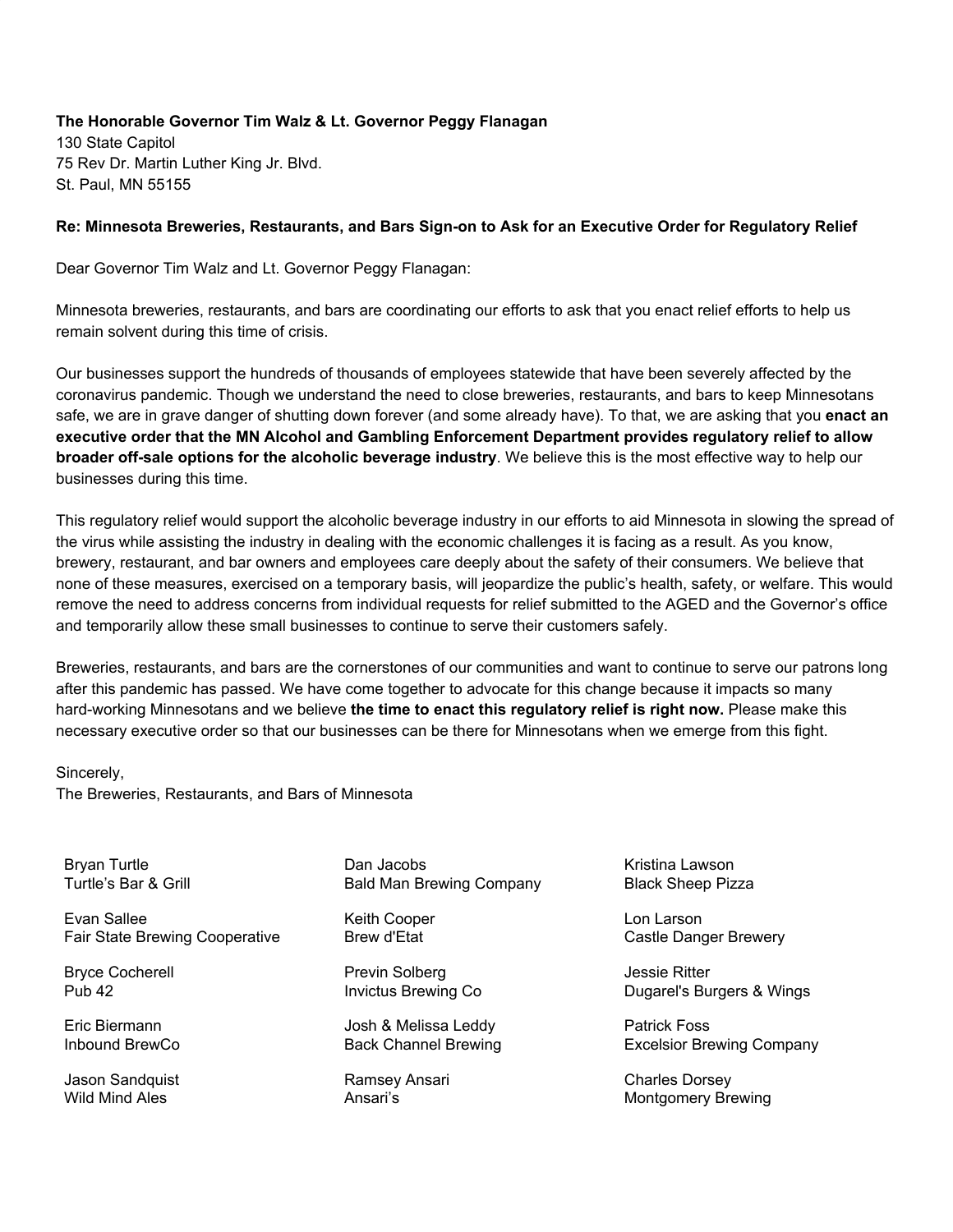Adam Graf & Dave Gibbons Copper Trail Brewing Co

Donovan Seitz Kinney Creek Brewery

Ryan Lindquist Shakopee Brewhall

Jill M. Sauber Northbound Smokehouse and Brewpub

Tim Kessler Dual Citizen Brewing Co.

Kyle Sisco Venn Brewing Company

Eric & Lindsay Nerland Lake of the Woods Brewing Company

Andy Klockow Klockow Brewing Company

Colin Stumbras Smack Shack

Ben Jordan ABV Technology

Laura S.F. Mullen Bent Paddle Brewing Co.

Jen & Amy Fox Spiral Brewery

Dee DeLange & Peter DeLange Waconia Brewing Company

Bob Sabes Seventh Street Truck Park

Brett & Ashley Doebbeling Drastic Measures Brewing

Kathleen Applen Lakes & Legends Brewing

Glen Bruestle Inver Grove Brewing Company Ryan Evenson & Josh Evenson Revelation Ale Works

Eric Foster ESB— East Side Bar

Sean Ewen Wooden Hill Brewing Company

Matt Schwandt Bauhaus Brew Labs

Jeremy Hale LTD Brewing Co

Timothy Gust & Luke Rensink Take 16 Brewing Company

John Donnelly Modist Brewing Company

Eric Schmidt Insight Brewing

Owen Schultz Charlie's on Prior

Linda Holcomb GLUEK BEER

Douglas Jasken DJ's Tap House & Grill

Shawn Wigg Moose Lake Brewing Company

Bob Sabes New Bohemia

Mike Brown Pig Ate My Pizza Kitchen and Brewery

Jason Schoneman Steel Toe Brewing

Jesse Hauf 10K Brewing

Luke Derheim The Block Restaurant - Craft & Crew Greg James Iron Tap

Dan Hart, Mark Schierman & Lane Wanous Bobbing Bobber Brewing Company

Benjamin Hugus Ursa Minor Brewing

Matthew Zanetti & Matthew Lange Lake Monster Brewing

Mike Corneille Pryes Brewing Company

Jacquie Berglund FINNEGANS

Pugs Hayes Hayes' Public House

Andrew Erickson & Scott Wege Stacked Deck Brewing

Kale Johnson 56 Brewing

Chris Kolve Wabasha Brewing Company

Chad Meyer Fat Daddys Bar & Grill

Bryan Hallila Poplar Haus

Bob Sabes Freight House

Kent Kopp Pike and Pint Grill

Amayrani Aguilar Javier Bravis Modern Street Food

Don Seiler Lakeville Brewing Company

Brent Frederick **Borough**